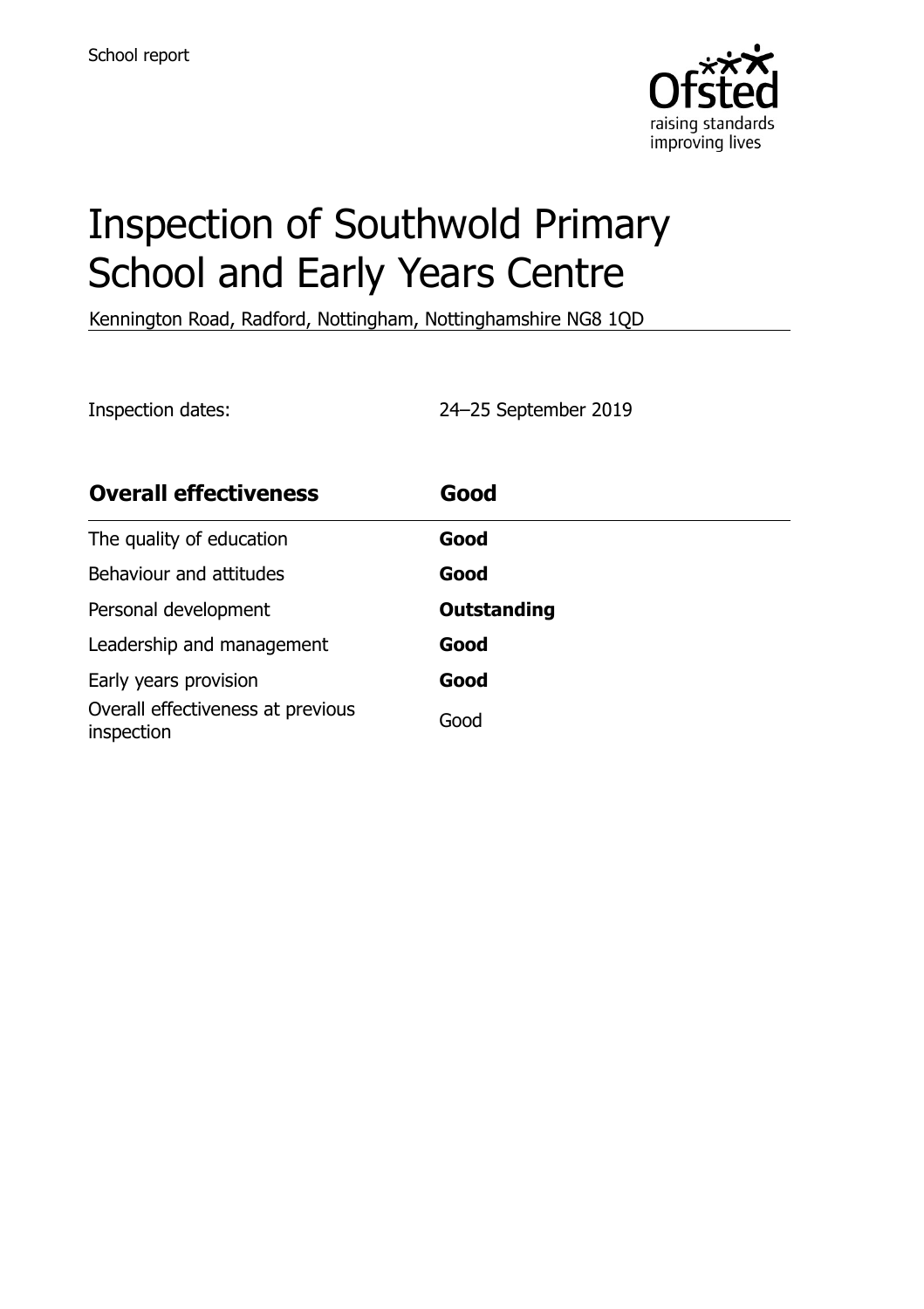

### **What is it like to attend this school?**

This is a school where pupils receive a good education. Leaders expect all staff to plan and teach well, and for every child to succeed.

All staff teach using a similar approach. This helps pupils to always know what to expect. Staff teach subjects such as reading well. All pupils are helped to learn to read and enjoy books. Teachers plan exciting lessons that make pupils want to come to school each day. Pupils say that the tasks they are given are challenging and varied, and they learn lots. They are keen to find out even more and show what they can do.

Leaders also ensure that everyone knows how important it is to be well behaved. Staff set an excellent example here. Pupils see that staff are always polite, calm and kind, and listen to them. In turn, pupils show high levels of respect towards others. They behave well, and there is very little bullying. Pupils told us that, if it happens, staff attend to it quickly.

Pupils' personal development is excellent. Staff work tirelessly to give pupils a huge range of experiences, activities and clubs. Pupils are exceptionally well prepared for life in modern Britain.

#### **What does the school do well and what does it need to do better?**

The headteacher and senior leaders insist that every pupil will achieve well. Pupils do.

Teachers plan their lessons with care. They teach these in a sequence, building up pupils' knowledge and skills over time. Teachers give good support to pupils with special educational needs and/or disabilities (SEND). They explain things to these pupils carefully and help them if any of them makes a mistake. They make sure lessons make pupils think. Over time, all pupils build up their knowledge and skills well in almost all subjects.

Staff ensure that children settle in quickly in the early years. They help those who have a lower ability to catch up. They speak clearly to children and help them communicate. They plan a wide range of exciting activities. These include using bats and balls and finding out about numbers. Children enjoy exploring the school allotment. They learn about horses and cows. Staff waste no time in teaching children to begin to read. They share with them classic stories such as 'The Gruffalo'. Children leave the early years ready and eager to learn more.

The focus on teaching reading continues in Year 1. Staff say the different letters and sounds over and over, until pupils know them. They help any pupil who does not understand them. They ensure that pupils can read 'speedy words' and do not allow them to guess. Teachers also develop pupils' skills in understanding the meaning of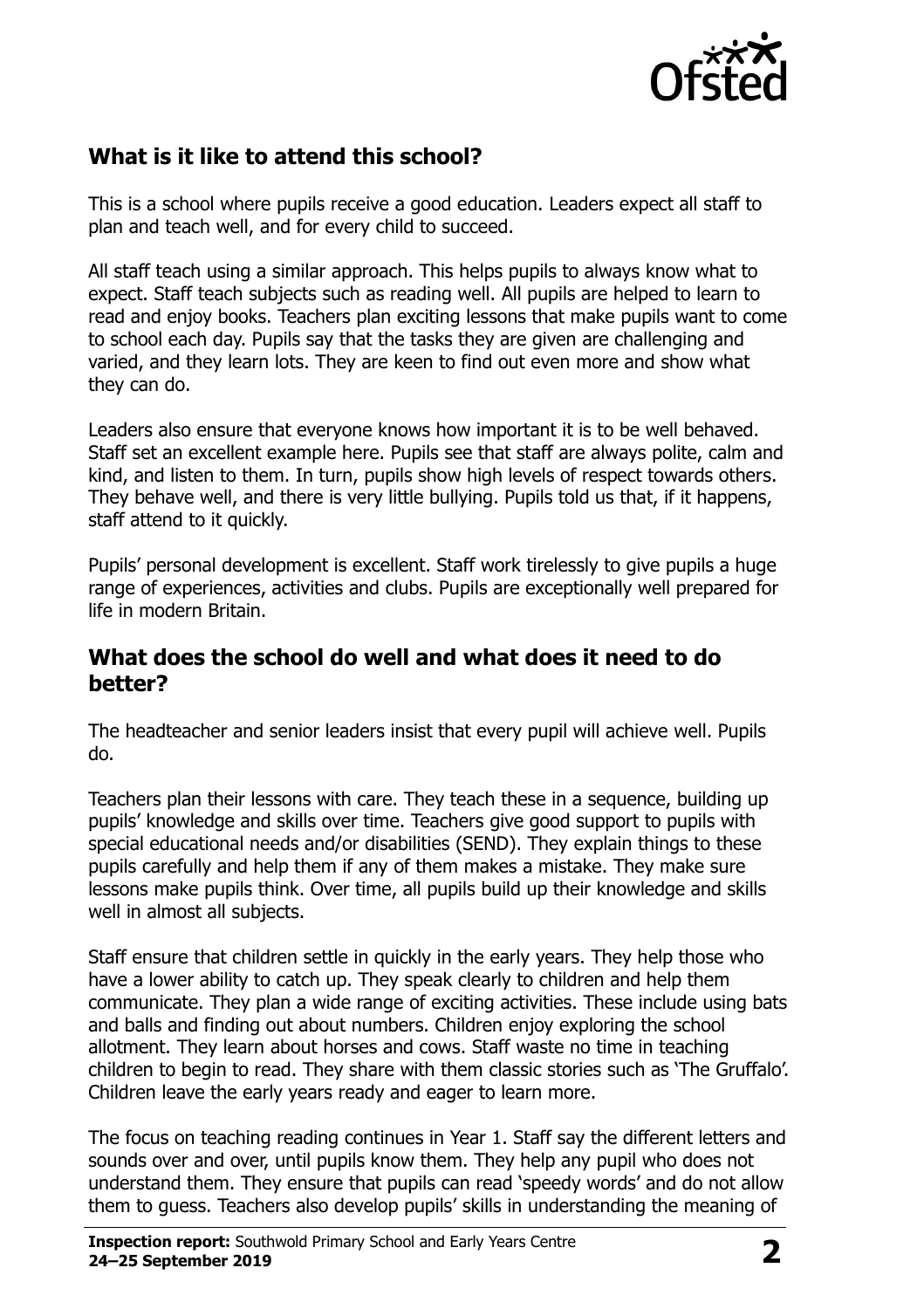

stories and information books. This helps pupils to explain why, for example, a story character is upset. Story time happens every day in all classes. Younger pupils listen excitedly to 'The Three Little Pigs'. Older pupils share challenging novels like 'The Boy in the Striped Pyjamas'.

In mathematics, pupils know their multiplication tables. They can calculate answers with speed. They have lots of opportunities to explain how they reach their answers when solving problems in mathematics. In science, as in almost all other subjects, teachers ensure that pupils remember lots. Pupils we met could tell us about magnetism, light and electrical circuits.

The quality of education is not exceptional. In computing and design technology teachers have written plans, but they have not used these yet. In a few subjects their assessments take too much time to complete, and they are not giving teachers the information they need to know to plan the next steps in learning.

Pupils' behaviour is good. Pupils do not disrupt lessons. They listen to adults, try their best, cooperate, take turns and share. They treat others with high levels of respect.

The personal development of pupils is outstanding. The school's core values build pupils' character. Staff are highly effective in showing pupils how to reflect on things, and to know how to tell right from wrong. They provide clubs and other continuous ways for pupils to shine, and to take responsibility. They show pupils how they can help each other to celebrate the cultures and religions of the world. They teach pupils very well how to stay physically and mentally healthy. Pupils were enthusiastic to tell us how 'Stanley Sparkles' helps them to stay relaxed.

Staff appreciate the training and support they receive from leaders. They feel that leaders are mindful of their well-being. It is clear to see why staff say they are so proud to work at Southwold.

#### **Safeguarding**

The arrangements for safeguarding are effective.

Staff understand their responsibilities in keeping pupils safe. Leaders make sure that they receive effective training in safeguarding. They notice any signs that might mean a pupil is being harmed. If they spot this is happening, they tell leaders at once. Leaders make good decisions about what to do next. If the matter is serious enough, they will not delay contacting other agencies.

Pupils we met said that they feel safe in school. They told us how staff help them to understand a range of risks in life, including how to keep safe online.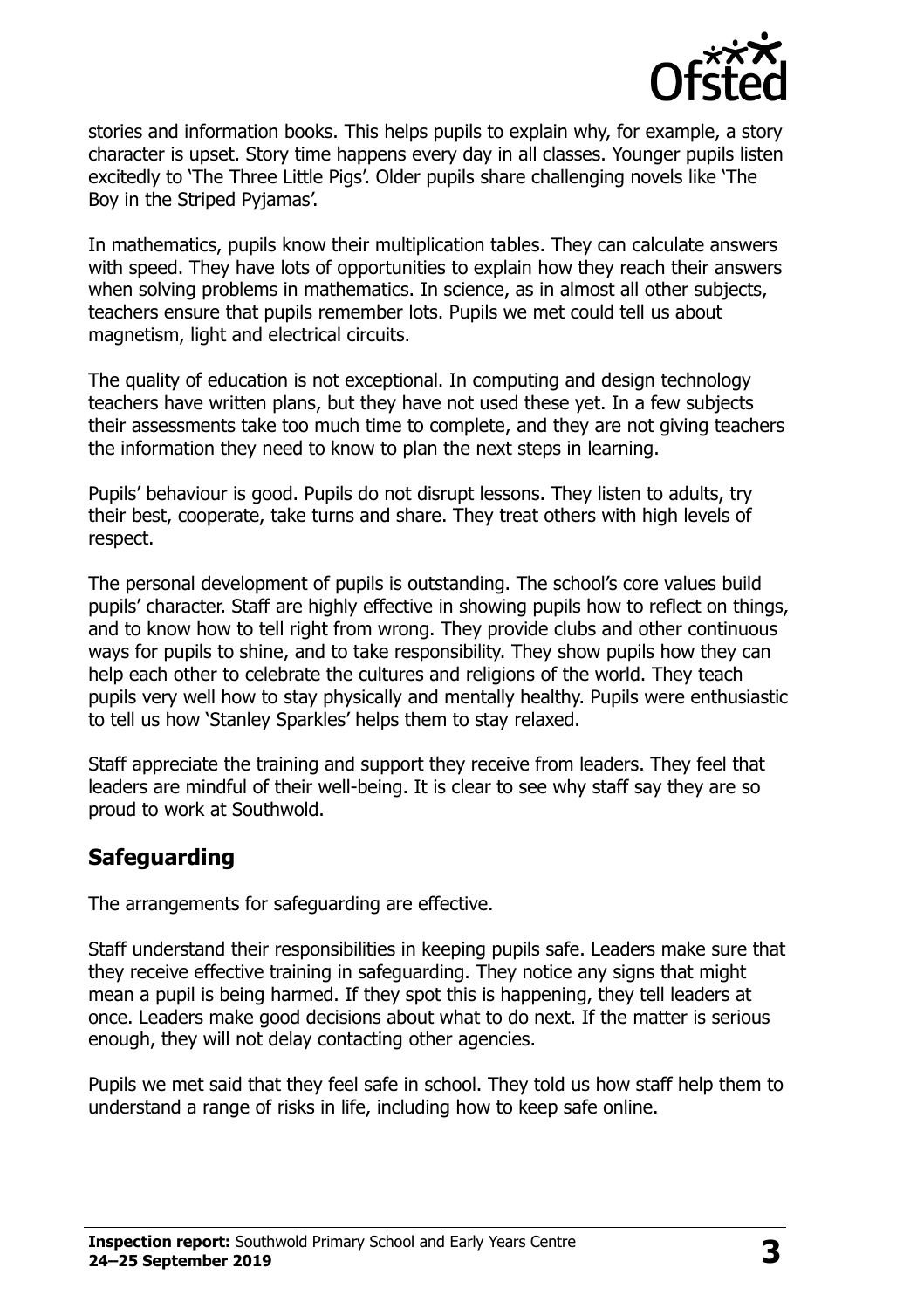

## **What does the school need to do to improve?**

# **(Information for the school and appropriate authority)**

- In computing and in design technology the curriculum is not fully developed. Though leaders have new and clear plans to deliver these subjects effectively, these have not been implemented yet. Some staff need further training to improve their confidence in teaching these subjects. Leaders should ensure that the plans are implemented, using the new resources well, so that pupils build sufficient knowledge and skills in these subjects over time.
- In some foundation subjects assessment has not been sufficiently effective. It has proved time-consuming for teachers and has not produced the right amount of worthwhile information for them. Staff are in the early days of trialling a new system. Leaders need to check that this new system is quick and easy to complete, but gives sufficient detail. They will need to check that it is effective for teachers over time. If it is, it will enable teachers to see quickly and precisely what each pupil needs to learn next at the end of a sequence of lessons.

#### **How can I feed back my views?**

You can use [Ofsted Parent View](http://parentview.ofsted.gov.uk/) to give Ofsted your opinion on your child's school, or to find out what other parents and carers think. We use Ofsted Parent View information when deciding which schools to inspect, when to inspect them and as part of their inspection.

The Department for Education has further quidance on how to complain about a school.

If you're not happy with the inspection or the report, you can [complain to Ofsted.](http://www.gov.uk/complain-ofsted-report)

#### **Further information**

You can search for [published performance information](http://www.compare-school-performance.service.gov.uk/) about the school.

In the report, '[disadvantaged pupils](http://www.gov.uk/guidance/pupil-premium-information-for-schools-and-alternative-provision-settings)' refers to those pupils who attract government pupil premium funding: pupils claiming free school meals at any point in the last six years and pupils in care or who left care through adoption or another formal route.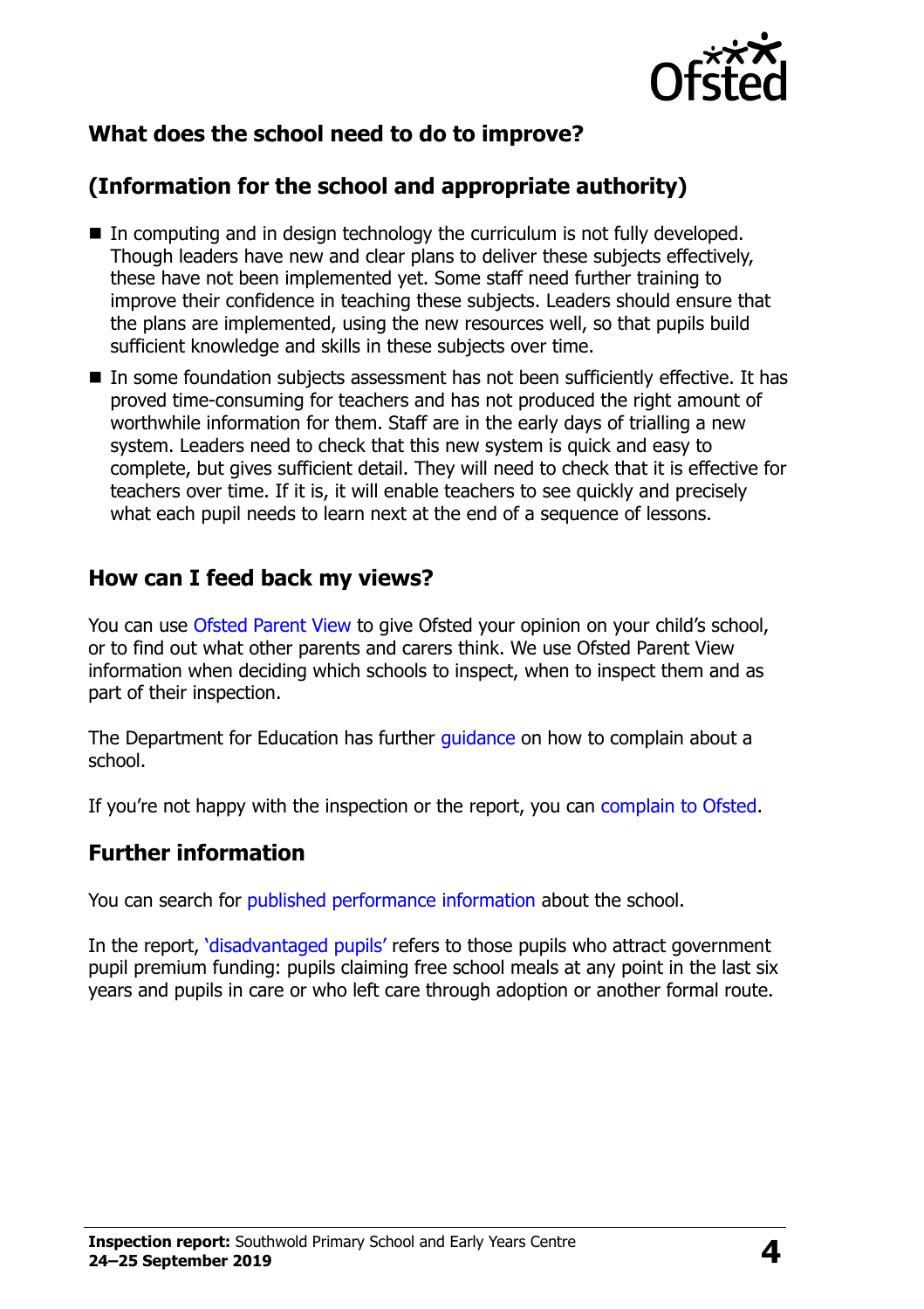

#### **School details**

| Unique reference number             | 122465                   |
|-------------------------------------|--------------------------|
| <b>Local authority</b>              | Nottingham               |
| <b>Inspection number</b>            | 10110067                 |
| <b>Type of school</b>               | Primary                  |
| <b>School category</b>              | Maintained               |
| Age range of pupils                 | 3 to 11                  |
| <b>Gender of pupils</b>             | Mixed                    |
| Number of pupils on the school roll | 233                      |
| <b>Appropriate authority</b>        | The governing body       |
| <b>Chair of governing body</b>      | Kathryn Truman           |
| <b>Headteacher</b>                  | <b>Kate Clifford</b>     |
| Website                             | www.southwoldprimary.com |
| Date of previous inspection         | 19 November 2018         |

### **Information about this school**

■ There have been no significant changes since the last inspection.

#### **Information about this inspection**

We carried out this inspection under section 5 of the Education Act 2005.

- In order to judge the quality of education, inspectors focused the inspection on specific aspects of the curriculum. These were reading, mathematics, science, and design technology. Inspectors met with senior and subject leaders, and visited lessons where pupils were learning these aspects. Inspectors met pupils from the lessons and looked at their work.
- $\blacksquare$  In addition, inspectors met with the vice chair of the governing body and the coordinator for pupils with SEND. Inspectors read a wide variety of school documents, along with curriculum planning and staff's records of the things that pupils were learning. Inspectors also spoke other members of staff, such as midday supervisors. Inspectors checked whether pupils were safe and happy at the school's breakfast club.
- Inspectors took note of the responses to Ofsted Parent View, met with parents at the start of the school day, and considered the results of the Ofsted staff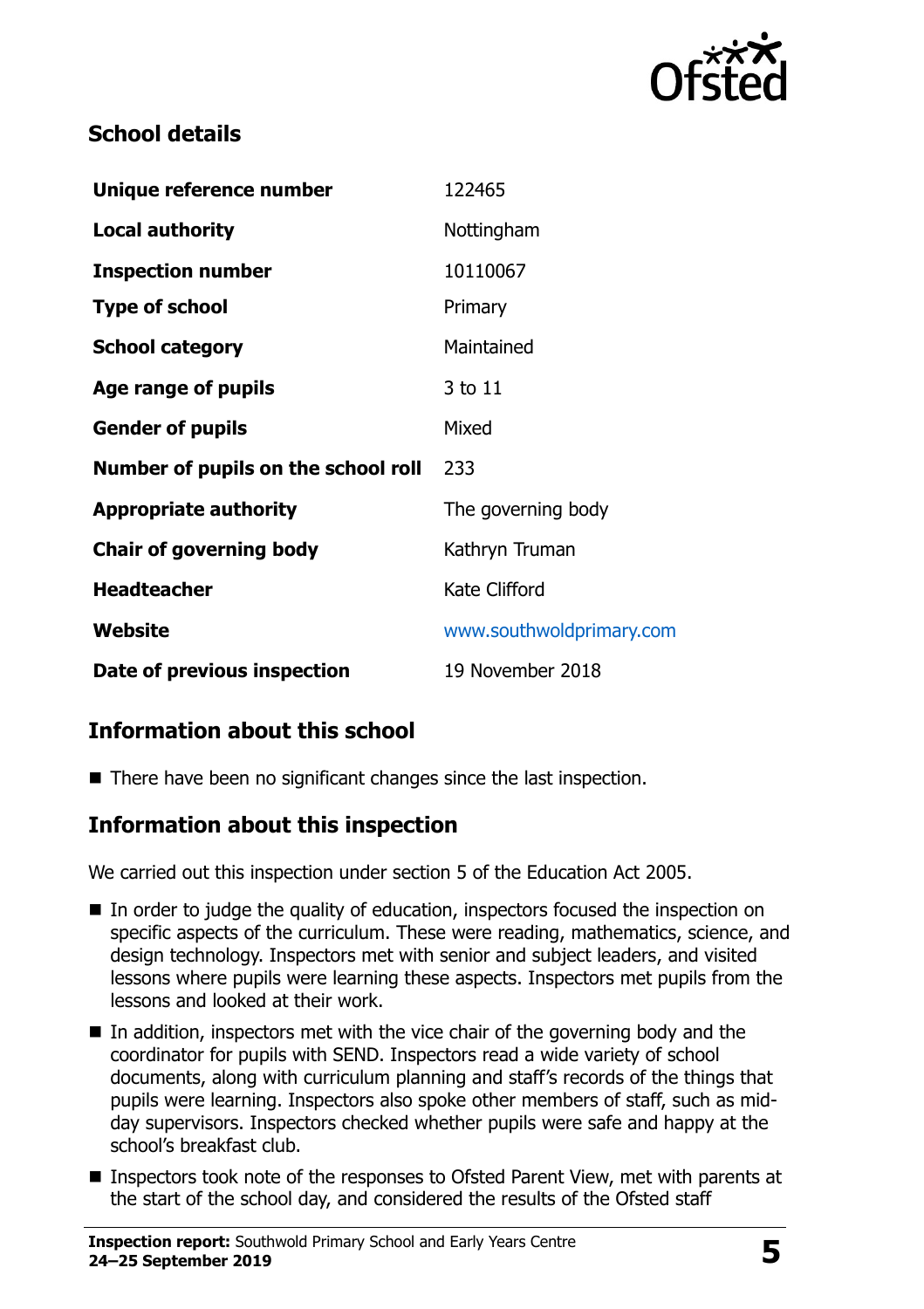

questionnaire.

■ In order to judge the effectiveness of safeguarding, inspectors read the school's relevant policies, scrutinised the single central record, checked the school's procedures for the safe recruitment of staff and interviewed the designated lead for safeguarding. Inspectors also spoke with staff to check details of their safeguarding knowledge and training, that they understood the importance of their responsibility to report any safeguarding concerns without delay, and that they knew the procedure to do this. Inspectors checked samples of safeguarding records, spoke with parents about their children's safety at the school, and read responses from Ofsted Parent View.

#### **Inspection team**

Roary Pownall, lead inspector **Her Majesty's Inspector** 

Aileen King **Constanting Constanting Constanting Constanting Constanting Constanting Constanting Constanting Constanting Constanting Constanting Constanting Constanting Constanting Constanting Constanting Constanting Const**